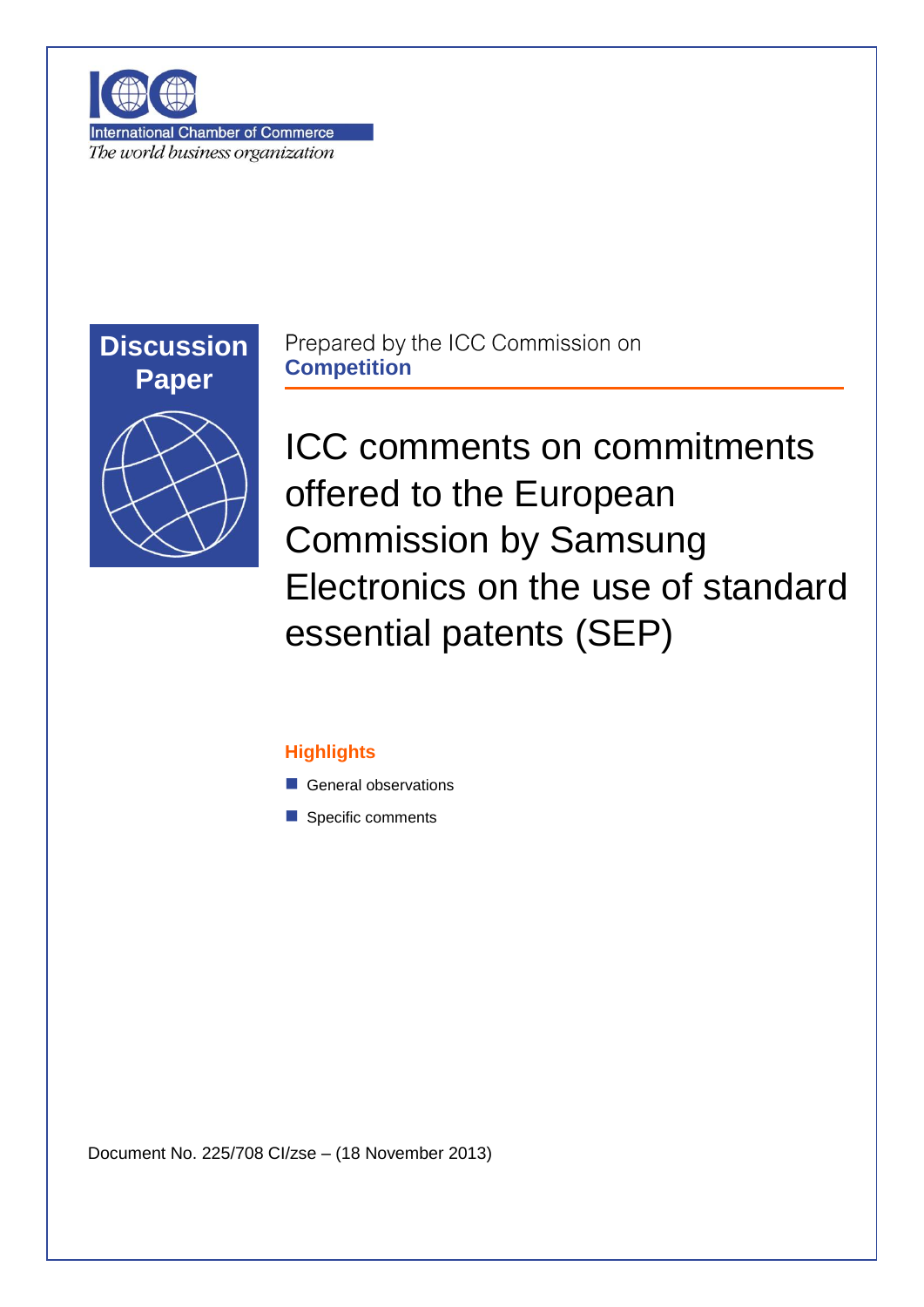The International Chamber of Commerce ("ICC") supports a competition policy that fosters innovation and robust intellectual property protection and appreciates the opportunity to comment on the draft commitments offered by Samsung Electronics in the above-mentioned matter.

ICC is a worldwide business organization that unites many thousands of companies. Among its members are many holders of intellectual property, as well as users of technology. While ICC does not generally comment on individual cases and will refrain from commenting on the merits of the European Commission's investigation at hand, or Samsung's licensing practices, it notes that the proposed commitments, once declared binding on Samsung, may have a significant impact on how intellectual property license agreements are negotiated and licensing terms are set and on the role of antitrust regulation in technology transfer for *de facto* or *de jure* standardized technologies. As a consequence, in their final form, the commitments in the investigation at hand may have an impact on the innovation incentives of intellectual property holders and licensees that extends far beyond the specific subject matter of the investigation that gave rise to the commitments.

ICC favors effective mechanisms that help companies to efficiently license intellectual property rights, whether or not the rights at issue can be qualified as standard essential or not, and notes that undue delay caused by patent holders or potential licensees may frustrate the negotiation and adjudication process.

ICC will first submit a number of general observations. Those observations are followed by a number of specific comments.

First, ICC takes the position that commitments adopted pursuant to Article 9 of Regulation 1/2003 should be tailored to the identified competitive problem at hand and should, more specifically, be firmly based on the principles of necessity and proportionality. In this respect, ICC notes that the draft commitments apply to specific intellectual property rights and extend to injunctive relief procedures before any court or tribunal in the EEA. ICC is not aware of the precise nature of the identified violations and is therefore unable to comment on whether the territorial scope of the commitments is justified. In the event that the alleged infringements only relate to some jurisdictions in the EEA, ICC believes that the draft commitments may be drawn too widely.

Second, ICC believes that the parties involved, interested parties and others have a legitimate expectation that Article 9 decisions will create legal certainty. In this light, ICC is concerned that the Commission - as it has itself recognized the novel nature of the theory of potential harm in stating at paragraph 13 of the draft Commitments - states that it may need to reconsider its position in light of a judgment by the Court of Justice in Case C-170-13 or in another case.

There is also a risk that lack of clarity on the law will create a situation where infringers will have the incentive not to negotiate a license and engage in "reverse hold up" as was described in the Order for Reference of case C170/13.

Third, ICC notes that intellectual property rights, in particular standard essential patents, are often licensed on a worldwide basis. As a consequence, ICC calls on the Commission to ensure that any EEA-specific regime for negotiating license agreements and setting FRAND terms, would not hamper the effective licensing of those patents in other parts of the world.

Fourth, since a final decision did not result from this investigation, it is not possible for ICC to know the Commission's methodology in provisionally attributing one or more dominant position(s) to Samsung. In ICC's view, however, the Commission should not have considered, without a full analysis, attributing, whether or not based on a presumption, to Samsung a dominant position with respect to each relevant standard-essential patent ("SEP") which it asserts. As held by the European Court of Justice and codified in paragraph 269 of the Commission's Horizontal Cooperation Guidelines, 2011 OJ C11/1: "… *there is no presumption that holding or exercising IPR essential to a standard equates to the possession or exercise of market power. The question of market power can only be assessed on a case by case basis.*" Thus, the existence of a dominant position can only be confirmed on the basis of a full analysis of a properly-defined relevant market.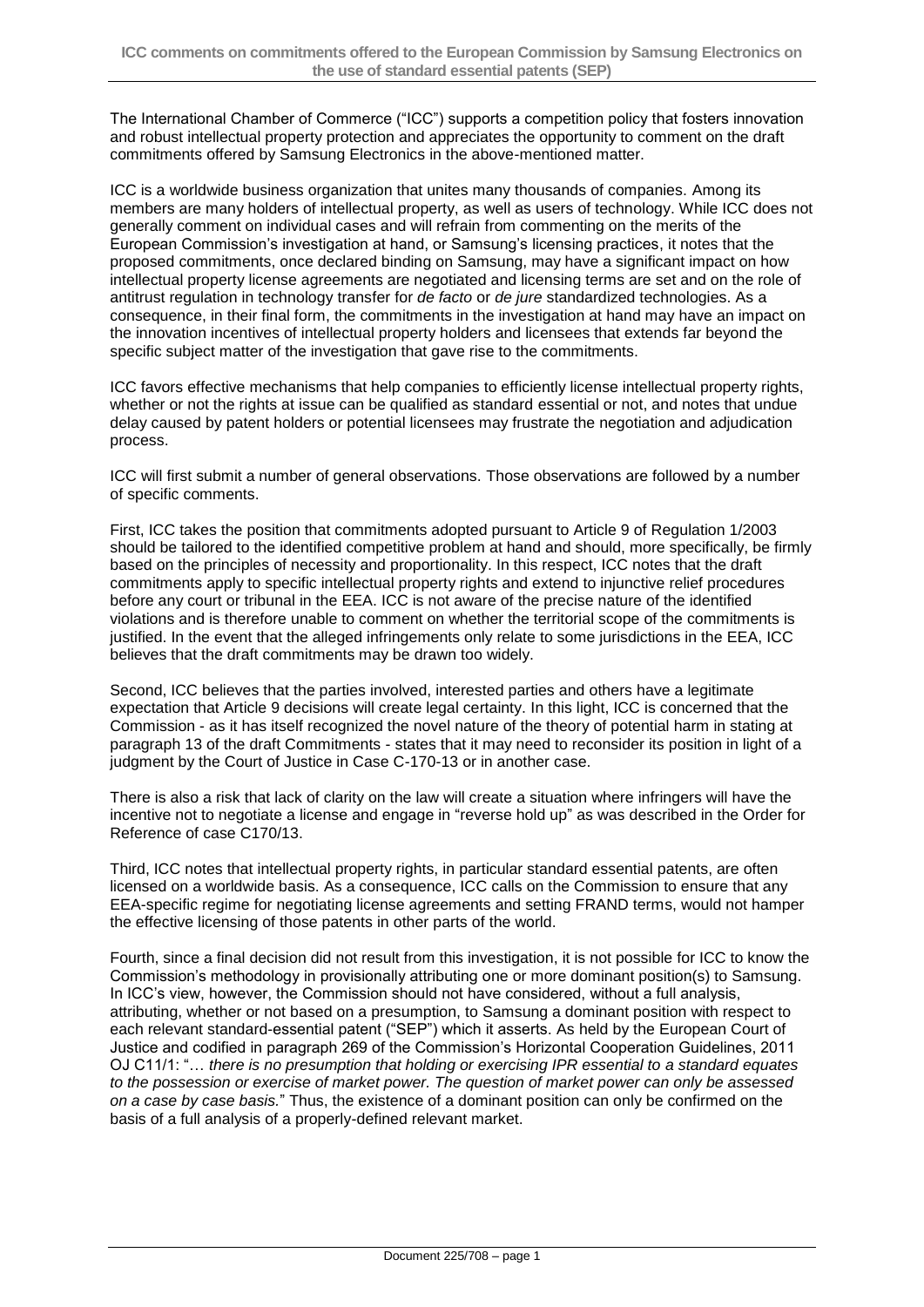ICC observes that paragraph 61 of Case COMP/M.638 Google/Motorola Mobility (13 February 2012), which stated after the briefest of discussion that each individual SEP owned by Google constituted a relevant market, is inconsistent with this principle, and submits that in Article 102 investigations the Commission should rather continue to follow the approach to Article 102 set forth in paragraphs 16-26 of Case COMP/38.636, Rambus, 9 Dec. 2009. ICC submits that in any event the Commission should maintain a clear distinction between its decisional history under the Merger Regulation, which applies the SIEC test to decide if a concentration is compatible with the internal market, and its jurisprudence under Article 102 TFEU.

Fifth, while ICC notes the fundamental right of intellectual property owners to seek injunctions when their intellectual property is infringed upon - and standard essential patents subject to a FRAND commitment are no different - it also acknowledges that in the case of FRAND encumbered standard essential patents it might in specific circumstances be appropriate, notably where the potential licensee is through their behavior demonstrably willing to take a license on FRAND terms, to oblige companies to refrain from seeking injunctive relief.

ICC submits the following specific comments:

ICC is concerned about the possible length of the adjudication process as set out in the proposed commitments. In particular, the possibility for appeal appears in effect to offer two full rounds of arbitration. ICC therefore suggests that the Commission considers additional safeguards to prevent undue delays and to expedite the determination of whether an offer by the holder of standard essential patents is, in fact, consistent with its FRAND obligations and, if those terms are found to be inconsistent therewith, the actual determination of FRAND terms. To make the proposed commitments more effective in this respect, ICC suggests in particular to:

- make clear that courts or arbitrators should first determine whether a licensor's offer is consistent with its FRAND obligations and only proceed to the actual determination of those terms if the terms offered are found to be non-FRAND;
- make clear that the licensor's offer may be limited to all of their SEP patents, its portfolio, or part thereof;
- make clear that courts or arbitrators shall not be required to issue separate determinations of essentiality, infringement, validity, or enforcement of any patent, it being understood that potential licensees may challenge the validity, essentiality or enforceability of such patents outside the FRAND adjudication process as prescribed by the commitments;
- make clear that, if the adjudicator determines that the licensor's offer is consistent with its FRAND obligations, such terms will form the basis for a binding license agreement between the licensor and the potential licensee;
- make clear that the licensor is relieved from its obligation not to seek injunctive relief under section 2 of the draft commitments if it is demonstrated that the potential licensee, despite its adherence to the Licensing Framework, does not negotiate in good faith;
- make clear that licensors and potential licensees may expedite the adjudication process by preparing for and effectively starting the adjudication process by a court or arbitral tribunal pending the outcome of the twelve month period;
- consider to impose additional safeguards to ensure that a *de novo* appeal procedure would not be a retrial of the first arbitration, for instance by stipulating that that procedure should be on points of law only.